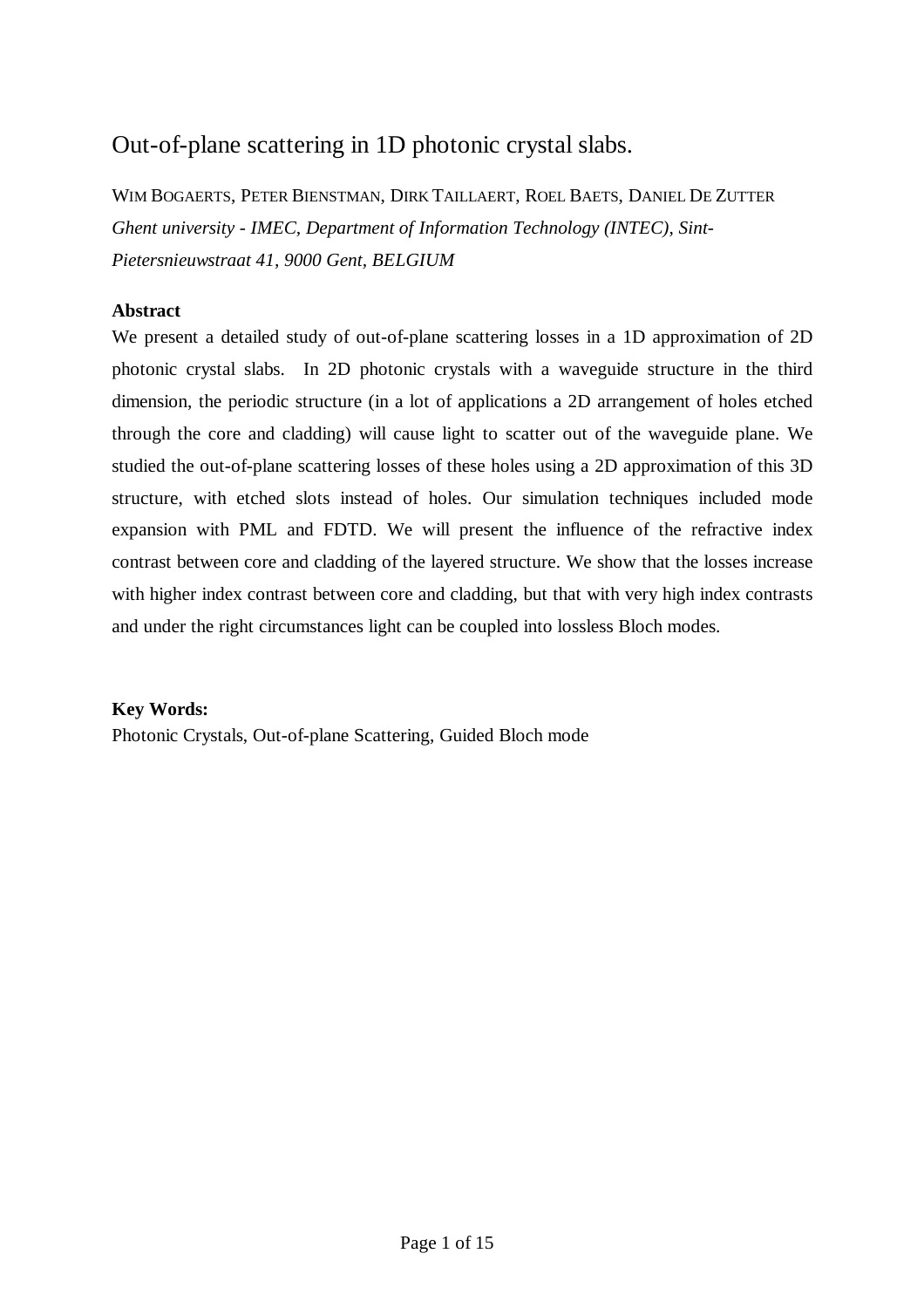### **1. Introduction**

One of the most promising applications of photonic crystals today is the use of twodimensional crystal structures in combination with a layered waveguide in the third dimension to provide refractive index guiding. In typical structures [2, 8] the photonic crystal consists of air holes etched into a semiconductor slab waveguide, well into the bottom cladding. Light with wavelengths within the bandgap of the photonic crystal could be confined in a channel waveguide in the lattice (e.g. a missing row) or other types of defects [1], or light with wavelengths outside the bandgap could propagate as a Bloch mode of the periodic structure [5, 7, 6]. In either case the light will feel the effect of the etched air holes, where there is no refractive index contrast in the vertical direction. These air holes can be a cause of loss in the waveguide due to a lack of index guiding and scattering of light out of the waveguide plane, either into the air or into the substrate. A good understanding of these losses could allow us to treat 2D photonic crystals with vertical index guiding as a pure 2D problem, where the out-of-plane scattering losses are modeled as a complex refractive index in the holes, thereby relaxing the need for full 3D modeling of 2D photonic crystals [3].

Two approaches have been suggested to reduce these scattering losses. In a first approach one uses a conventional heterostructure, like a  $GaAs-Ak<sub>x</sub>Ga<sub>1-x</sub>As$  combination, which has a modest to low refractive index contrast for the vertical guiding. As suggested by Bénisty et al. [2, 3], losses increase with the square of ??, where ???  $n_{core}^2$ ?  $n_{clad}^2$ , with  $n_{core}$  and  $n_{clad}$ the refractive index of the slab waveguide's core and cladding respectively. This approach requires that the holes are infinite, or at least etched deep enough for the guided slab mode not to feel the bottom of the holes, so they shouldn't cause parasitary scattering.

Another approach is to maximize the index contrast of the slab waveguide, even to a limit where high index material (e.g. Silicon, GaAs,...) is suspended in air (a so-called membrane). A more practical material would be Silicon on Insulator (SOI) with an index contrast of about 3.5 to 1.45. These high index contrasts make it possible to create periodic structures with Bloch modes below the light line, that is, modes that have no radiation losses whatsoever [5, 7, 6]. However, these Bloch modes can only be lossless in an infinite periodic structure, while photonic crystal applications will always be finite and/or have defects where out-of-plane scattering can occur. Another drawback of this approach is that high contrast structures invariably need an insulator cladding, which severely compromises the possibilities to fabricate active devices.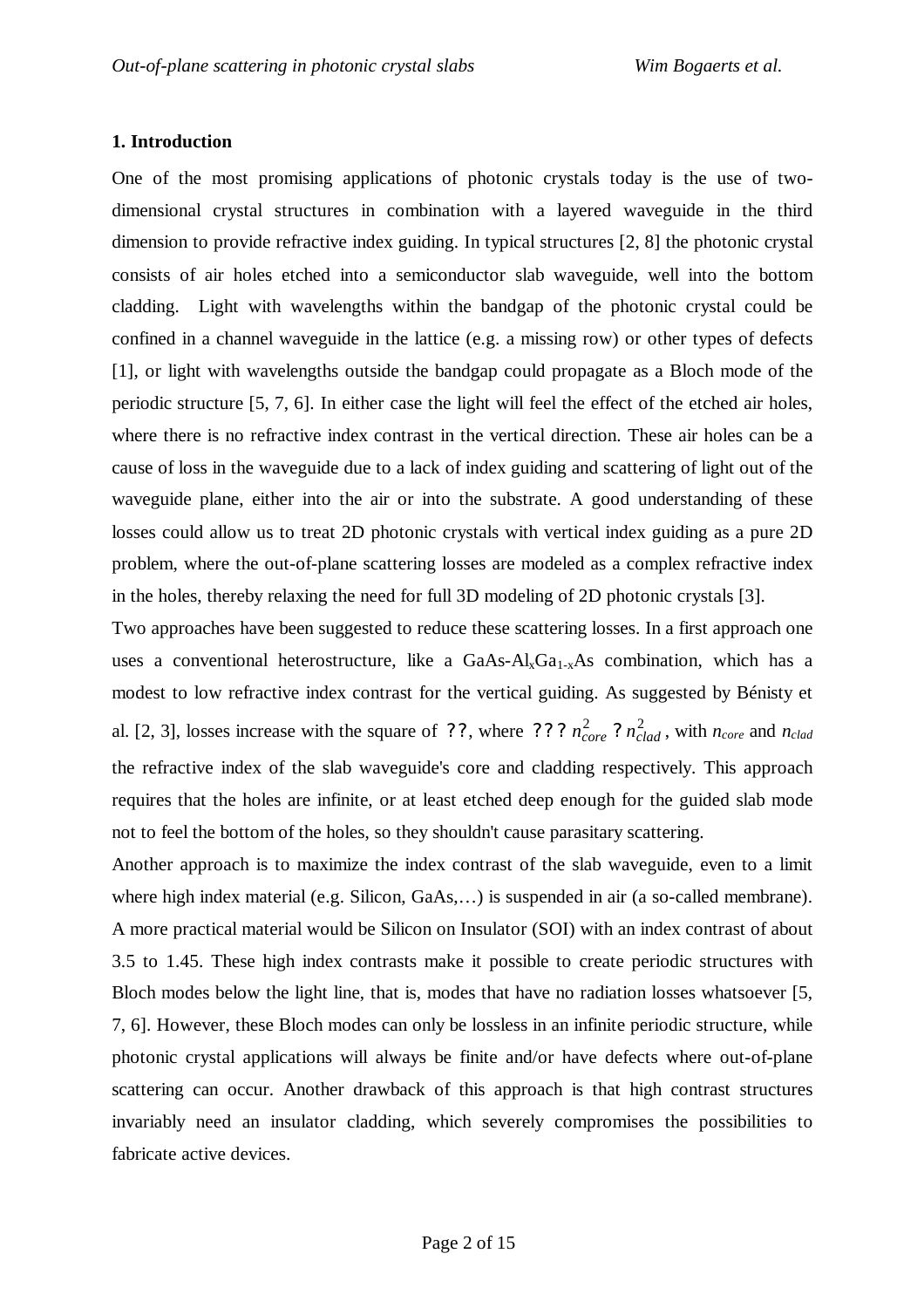We studied the losses of a 2D approximation of the full 3D structure. Our simulation structure consists of a 3-layer slab waveguide with air slots etched through the structure, as illustrated in figure 1. The air holes of 2D periodic structures are replaced with infinite air slots. This approach has the limitation that light cannot 'flow around' the air holes as it would in 2D photonic crystals, and that therefore losses will be higher than with a 2D lattice.

We will show here that by increasing the refractive index contrast between core and cladding of the waveguide structure, we will indeed observe an increase of scattering losses as predicted by Bénisty et al. [2, 3], but that these losses drop again when a lossless Bloch mode is excited when the contrast becomes high enough.

The remainder of the paper is structured as follows. In section 2 we briefly discuss the simulation principles we used for our calculations. Section 3 describes the losses of a single air slot, which can be regarded as an incoherent source of out-of-plane scattering. In section 4 we present the results for multiple air slots and we show how the coherent effects can reduce the out-of-plane scattering for high index contrasts.

#### **2. Simulation tools and structures**

#### 2.1 SIMULATION TECHNIQUE

To calculate the characteristics of the optical structures under consideration, we used our simulation tool CAMFR [4], which is based on vectorial eigenmode expansion and perfectly matched layer (PML) boundary conditions. The structure is divided into sections with a constant refractive index profile along the propagation axis, and the field in each of these sections is expanded onto the eigenmodes of that particular section. In order to get a discrete set of radiation modes; the structure is placed between two perfectly conducting metal walls. These walls are coated with PML, so as to eliminate the parasitic reflections from them, thereby effectively simulating an open structure. At the interfaces between different waveguide sections, mode matching is used to decompose the field into the eigenmodes of the new section, which ultimately gives rise to a scattering matrix describing the entire structure. This technique allows us to calculate reflection and transmission of finite structures, but is also suited for the calculation of band structures for infinite periodic structures, by imposing Bloch boundary conditions in the propagation direction.

We also used the much slower FDTD-technique [9] as a verification tool.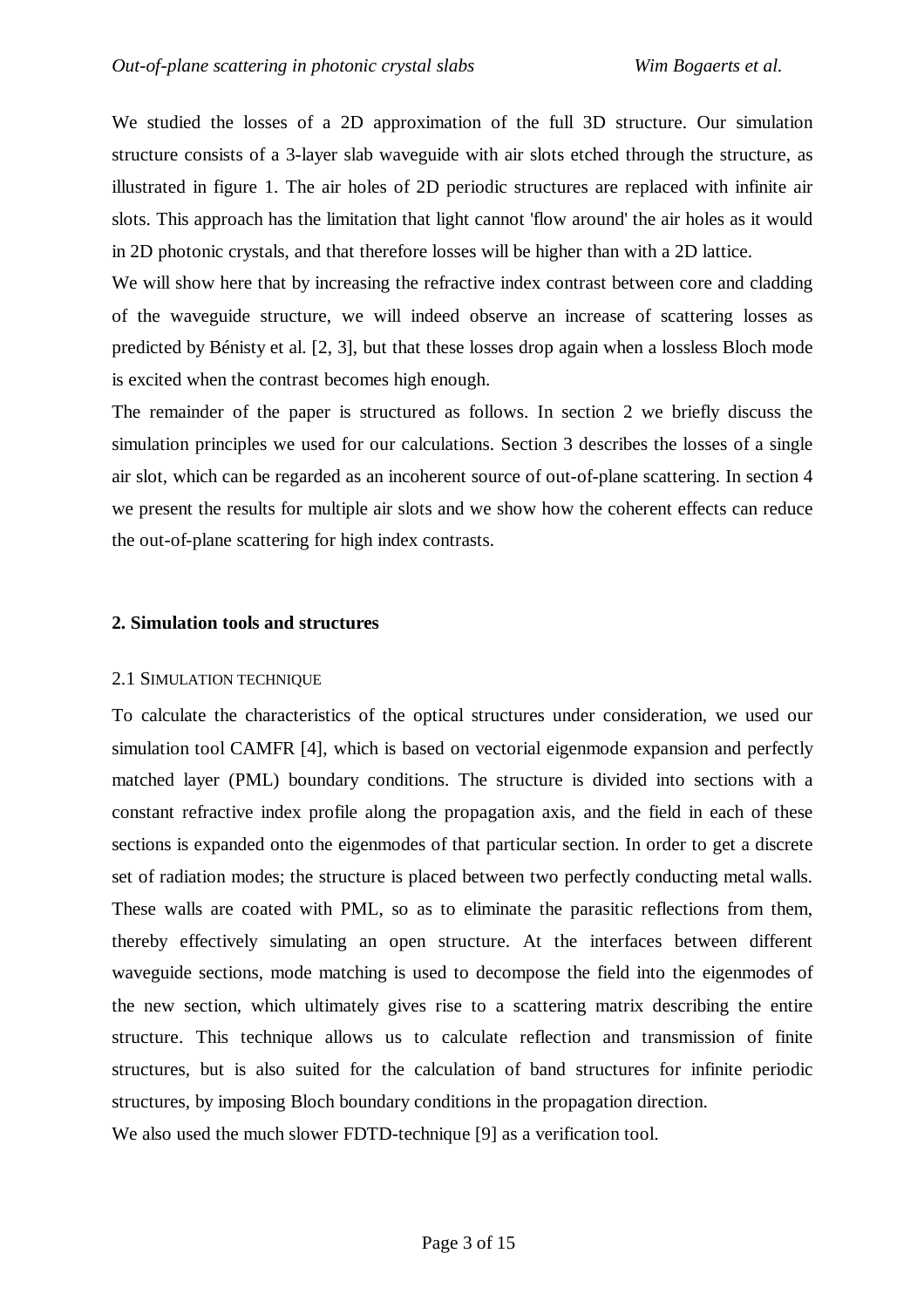#### 2.2 SLAB WAVEGUIDE LAYER STRUCTURE

As semiconductor appears to be the most popular candidate for 2D photonic crystals, we tried to approach common semiconductor heterostructures. We chose for a three-layer slab waveguide (top cladding, waveguide core and bottom cladding) with a core thickness *dcore* of 0.225? m and a refractive index *ncore* of 3.5. The slab waveguide of figure 1 is invariant in the *x*-direction. The slab waveguide is single mode at a wavelength of 1.55? m for all values of nclad, and the guided mode of the slab waveguide propagates in the *z*-direction. We then vary the waveguide cladding index *nclad* to study the behavior with different refractive index contrasts. This change in index contrasts obviously alters the dispersion relation of this waveguide and also the band structure of a periodic structure etched into the waveguide.

For the remainder of this text, the refractive index contrast will be expressed as ???  $n_{core}^2$ ?  $n_{clad}^2$ . Some values of ?? correspond with real layer structures. A maximum ? ? of 11.25 corresponds to a silicon membrane with air cladding. A silicon core in an oxide cladding has a ?? value of 10, while a low-contrast  $GaAs-Al_xGa_{1-x}As$  heterostructure has a ? ? of about 2.

#### **3. Single air slot**

When we limit the problem to the scattering of a single air slot in the slab waveguide, we can treat this as the incoherent limit where each hole radiates independently of the other holes, and scattering losses of individual holes or slots are accumulated. This approximation allows us to verify our result with the model recently proposed by Bénisty et al [1], where scattering losses in the air holes are treated as independently radiating dipoles.

Figure 2 shows the losses of a single air slot with a width *da* of 0.28? m. Reflection and transmission of the guided mode are also plotted. Simulations of the losses of a single air slot confirm the notion that out-of-plane scattering increases with higher refractive index contrast. For very low index contrast the losses increase with the square of ??, as predicted by Bénisty et al. [6]. Moreover, the radiation of a single air slot is very similar to a two dimensional dipole, again as predicted in [2]. For higher refractive index contrasts, the relationship ceases to be quadratic, and the losses level out. Therefore when one is working in the region of low to medium index contrast (e.g. an GaAs- $Al_xGa_{1-x}As$  heterostructure) it might be beneficial to keep the refractive index contrast as low as possible, for a small increase in the refractive index of the waveguide cladding might yield a considerable drop in losses. For high refractive index contrasts (Semiconductor membranes in air, or Silicon-on-insulator,… ) a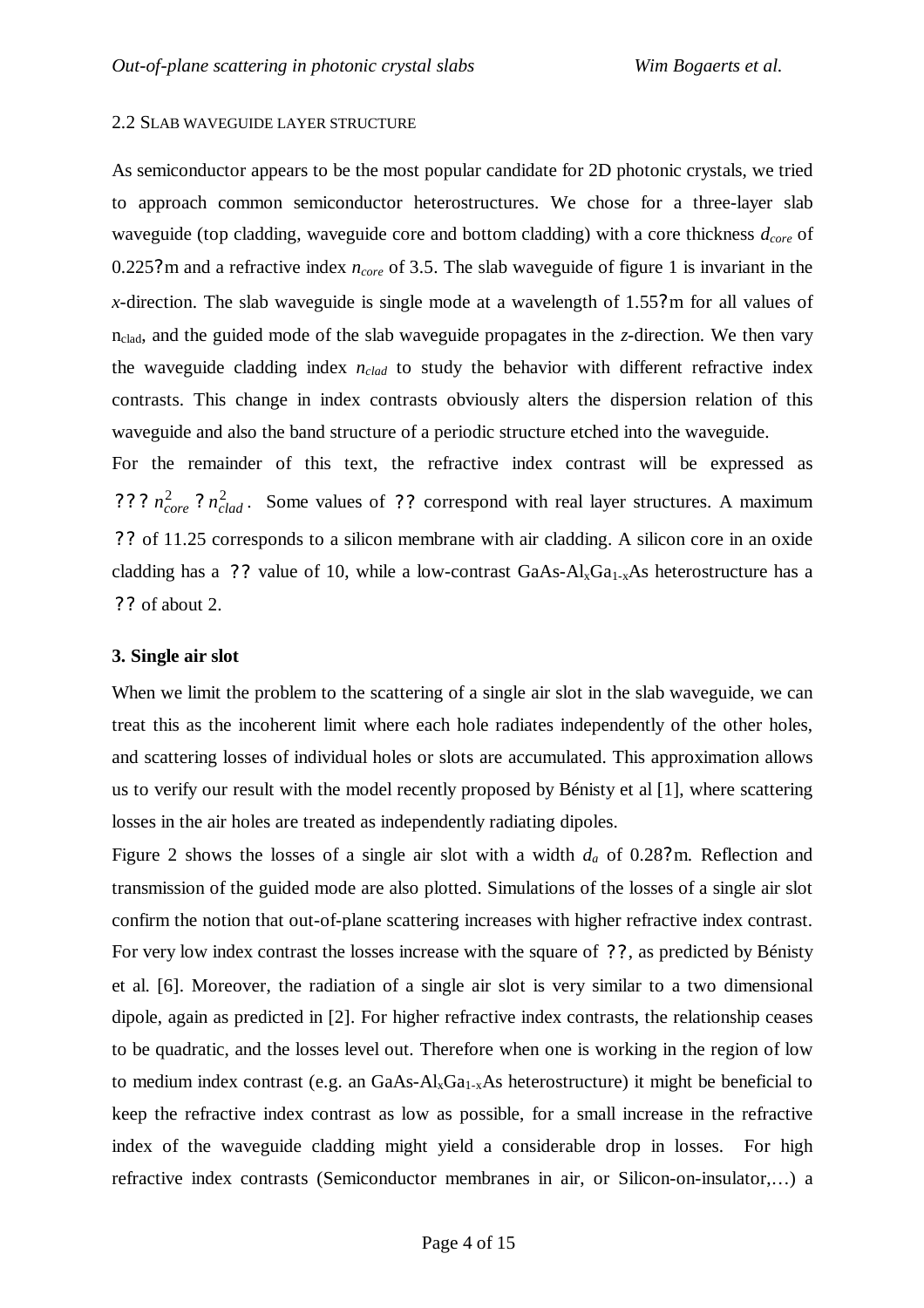change in refractive index of the cladding is far less important from the viewpoint of out-ofplane scattering losses.

#### **4. Multiple slot losses**

Photonic crystals are periodic structures, so treating the losses of each air hole in an incoherent manner might seem overly simplistic. As shown in [5, 7], a 2D periodic structure can have totally lossless Bloch modes, when the scattering losses of each of the holes interfere destructively. Our simulations show that a similar guided lossless Bloch mode can also be supported by a 1D periodic structure.

We studied the structure sketched in figure 1, with a period *P* of 0.55? m and an air slot width  $d_a$  of 0.28? m. These parameters are chosen so that at a wavelength ? of 1.55? m the periodic structure behaves very differently depending on the refractive index contrast between core and cladding of the slab waveguide. Figure 3 shows the band structure of the infinite 2D structure for different index contrasts between core and cladding layers. The shaded region bounded by the light line indicates the continuum of the radiation modes. Figure 4 shows the propagation constants of the Bloch modes at  $? = 1.55$ ? m with increasing refractive index contrast. We see that for high contrasts the structure quickly changes between 4 distinct regimes. In figure 3a (?? = 2.0, typical for a GaAs- $Al_xGa_{1-x}As$  heterostructure) we are obviously working outside of a bandgap and above the light line, and we expect out-of-plane scattering losses to increase with increasing refractive index contrast, since the light can easily couple to the radiative continuum. These losses are plotted in figure 5 as a function of the refractive index contrast ? ? . When working outside of the bandgap, the characteristics of a periodic structure are a non-monotonous function of the number of periods. This can also be observed e.g. when considering the position and amplitude of the sidelobes in the reflection spectrum of a DBR for different periods. To eliminate these fluctuations, we took the average of the losses of the periodic structures with 30 to 50 periods.

At an index contrast of  $?$  ?=10.00 (figure 3b) the infinite periodic structure has a region below the light line for high values of  $k<sub>z</sub>$ . However, there is no guided mode present in this region.

At a slightly higher index contrast of  $?$  ? =10.92 (figure 3c) there is a guided mode below the light line at the wavelength of 1.55? m. For an infinite periodic structure, this mode would be lossless, i.e. the mode would have no radiation losses. This is only true for an infinite structure, or in close approximation for the bulk of a finite periodic structure. We see in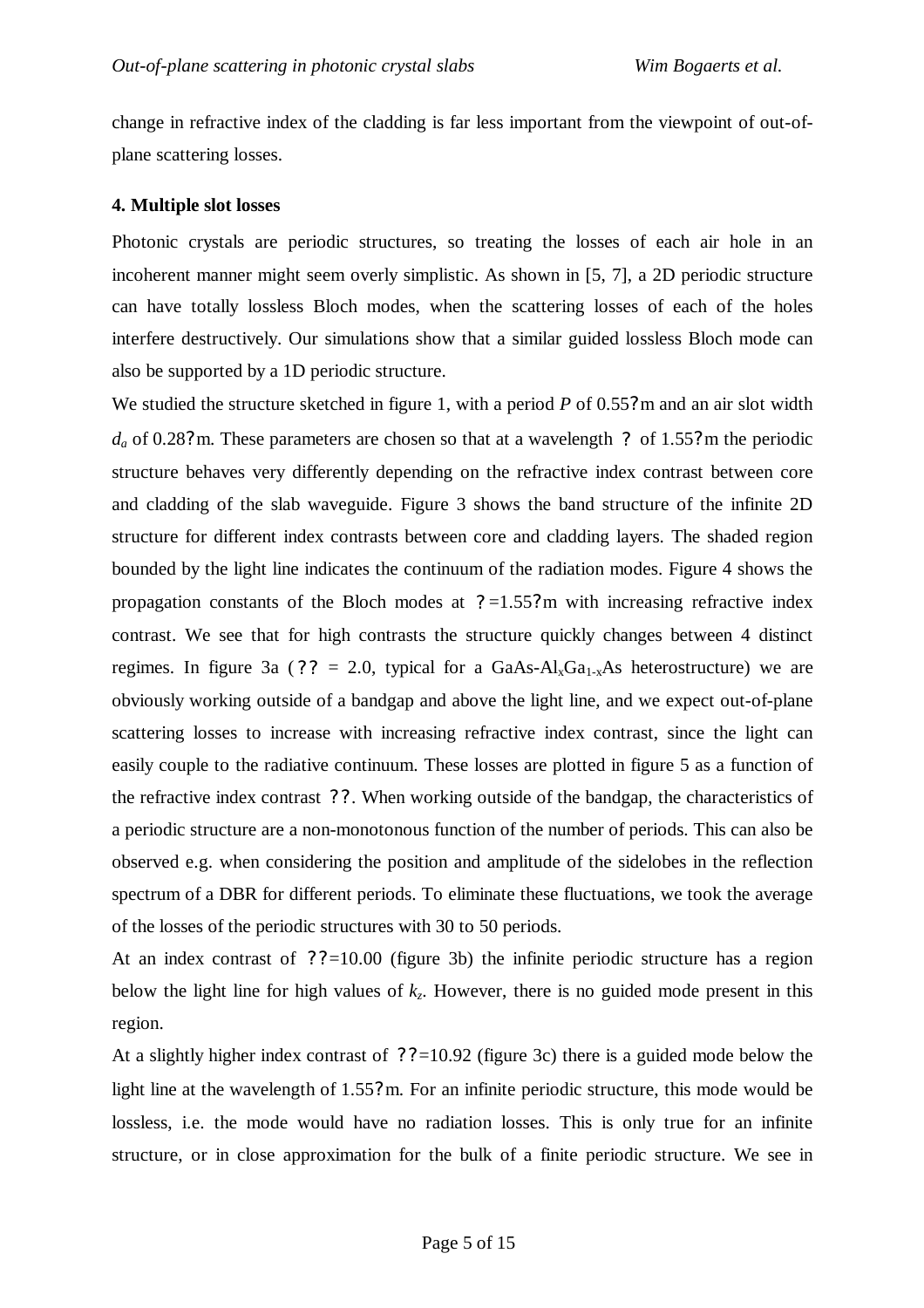figure 5 that losses have dropped sharply in this region, and the transmission of the structure has increased dramatically. Most of the losses in this regime can be attributed to transition losses at the interface between the homogeneous slab waveguide and the periodic structure.

For even higher refractive indices (figure 3d) there are again no guided modes below the light line, but there is a bandgap at the operating wavelength. Most of the incident light is now reflected in the first few periods and doesn't penetrate the structure. Therefore losses are also quite low in this regime, and can again be credited to transition losses at the boundary of the periodic structure.

We plotted the losses of these four structures as a function of the number of periods *N* in figure 6. For each set of data we added a broad moving average. As expected, for low index contrast ( $?$  ? = 2.0) we find low losses per slot, but the total loss increases as more slots are added. For a higher index contrast of  $? ? = 10.00$  losses per hole are much higher, and we need only a few holes for all the light to be lost (the remaining light is reflected). If there is a guided Bloch mode at the operating wavelength, the only losses we observe are coupling losses from the slab mode to the Bloch mode and back, so as expected the losses remain constant regardless of the number of periods, as does the transmission. If we operate within the bandgap of the structure, most incident light is reflected back into the waveguide within the first few periods, so losses remain constant as we add more periods. However, transmission quickly drops to zero in this regime.

#### **5. Conclusions and perspectives**

Losses due to out-of-plane scattering put a limitation to the usefulness of 2D photonic crystal slabs. Designing the optimum layer structure to keep these losses low is therefore an important step in the design of these structures. We have shown that if we treat the losses of each hole independently, losses increase with the square of ?? for low refractive index contrasts, as predicted by Bénisty [3]. For higher refractive index contrasts, these losses level out.

We also studied the out-of-plane scattering losses of a periodic structure with multiple air slots. We can distinguish 4 different regimes for such a structure. For low refractive index contrasts, the behavior is similar as with the single air slot. Losses increase with increasing refractive index contrasts. For high contrasts losses will be very high unless one can excite a lossless Bloch mode below the light line [6], resulting in a drop in out-of-plane scattering losses and a higher transmission of the structure. If one operates in a bandgap of the photonic crystal below the light line, losses will be low because light cannot penetrate the crystal.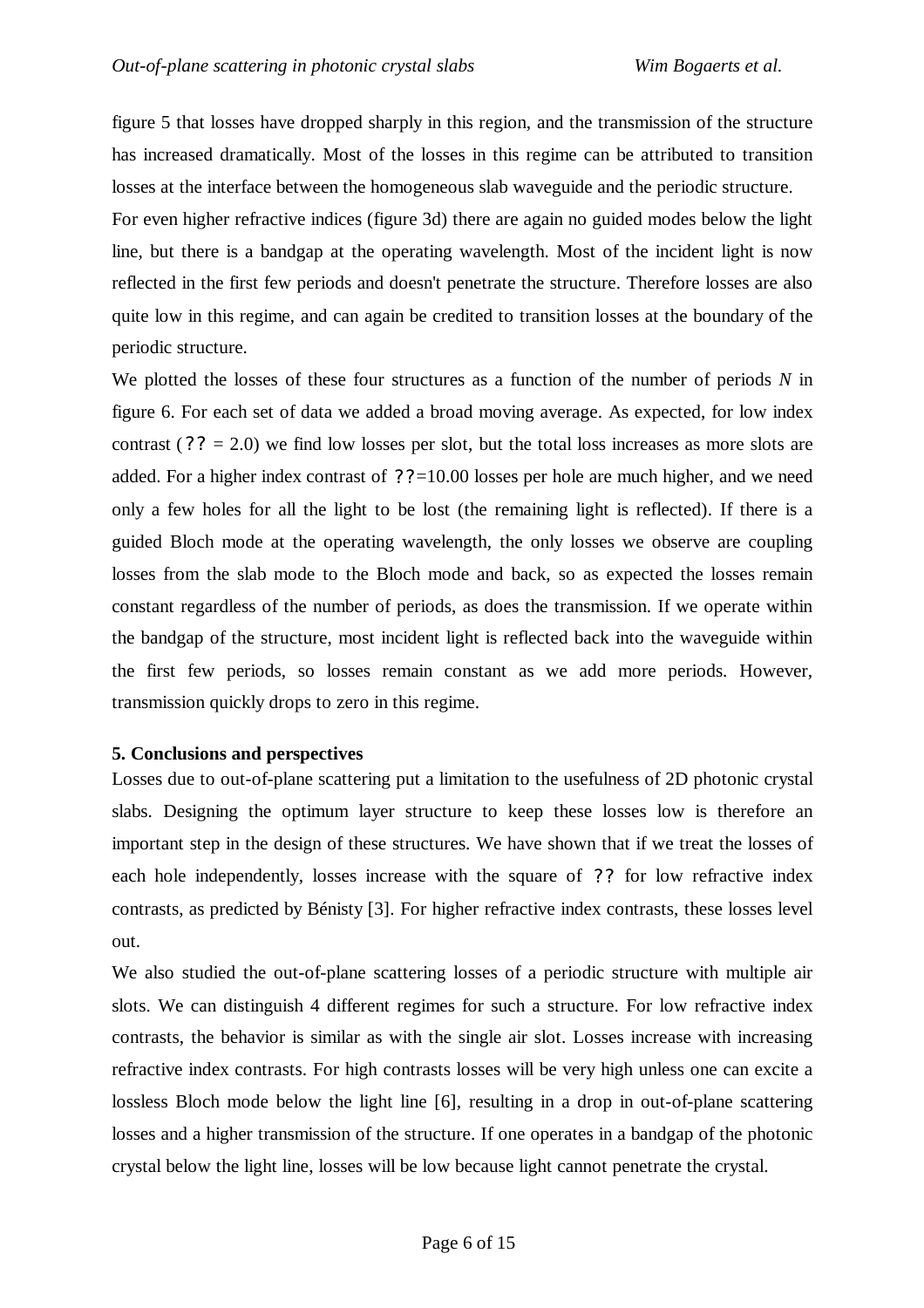From the perspective of out-of-plane scattering, two regimes seem to be favorable to reduce undesired losses, depending on the application. For applications with many defects close to each other, the best way to go is a low refractive index contrast between core and cladding. If one has few and/or widely separated defects, it might be preferable to couple light into a lossless Bloch mode and use a high refractive index contrast.

For this paper, we calculated the losses of a 1D periodic structure with infinite air slots. This is an approximation of slots that are etched very deep into the bottom cladding of the slab waveguide, where the guided mode is sufficiently confined to the waveguide core. Additional losses are to be expected when the slots aren't etched deep enough or with insufficient confinement, e.g. when the index contrast is too low. For realistic structures in the low contrast regime, one will therefore have to balance between keeping a low index contrast (material choice) and the depth of the air slots (etching facilities) to keep the losses as low as possible. In the high index contrast regime, one can target a regime where the losses in the bulk of the periodic structure can theoretically be reduced to zero. However, applications using these structures will always require defects that will introduce losses in the otherwise lossless structure.

### **Acknowledgements**

Parts of this work is supported by the European Union in the context of the IST project PICCO

Parts of this work were also carried out in the context of the Belgian DWTC project IUAP IV-13.

Wim Bogaerts acknowledges the Flemish Institute for the industrial advancement of Scientific and Technological Research (IWT) for a specialisation grant

Peter Bienstman acknowledges the Flemish National Fund for Scientific Research (FWO-Vlaanderen) for a doctoral fellowship.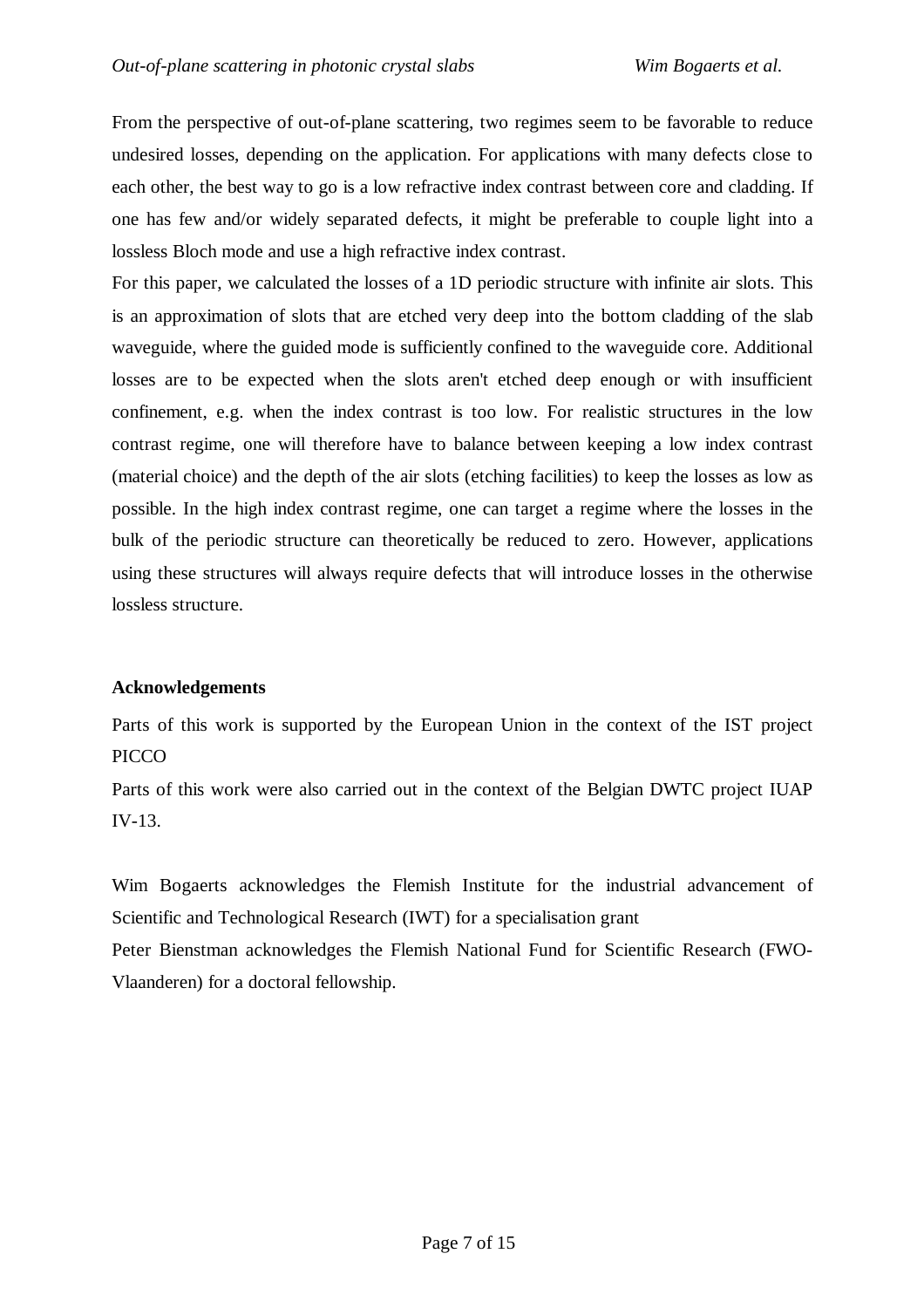### **References**

- 1. Baba, T., N. Fukaya and J. Yonekura, Electron. Lett. 35 654, 1999
- 2. Bénisty, H., C. Weisbuch, D. Labilloy, M. Rattier, C. J. M. Smith, T. F. Krauss, Richard M. De La Rue, R. Houdre, U. Oesterle, C. Jouanin, and D. Cassagne, J. Lightwave. Technol. 17 2063, 1999
- 3. Bénisty, H., D. Labilloy, C. Weisbuch, C. J. M. Smith, T. F. Krauss, D. Cassagne, A. Béraud and C. Jouanin , Appl. Phys. Lett.76 532, 2000
- 4. Bienstman, P., R. Baets, Optical modelling of photonic crystals and VCSELs using eigenmode expansion and perfectly matched layers, Optics and Quantum Electronics, to be published.
- 5. Charlton, M.D.B., G.J. Parker and M.E. Zoorob, J. Mat. Science Mat. Electron. 10 429, 1999
- 6. Chow, E., S.Y. Lin, S.G. Johnson, P.R. Villeneuve, J.D. Joannopoulos, J.R. Wendt, G.A. Vawter, W. Zubrzycki, H. Hou and A. Alleman, Nature 407 983, 2000
- 7. Johnson, S.G., S. Fan, P.R. Villeneuve, J.D. Joannopoulos and L.A. Kolodziejski, Phys. Rev. B 60 5751, 1999
- 8. Krauss, T.F. et al., Nature 383 699, 1996
- 9. Van den Berghe, S., Object-oriented Electromagnetic Simulations with the Finite-Difference-Time-Domain Method, PhD-Thesis, Ghent University, Dept. of Information Technology, 1999
- 10. Villeneuve, P.R., S. Fan , S.G. Johnson and J.D. Joannopoulos , IEE Proc. Optoelec. 145 384, 1998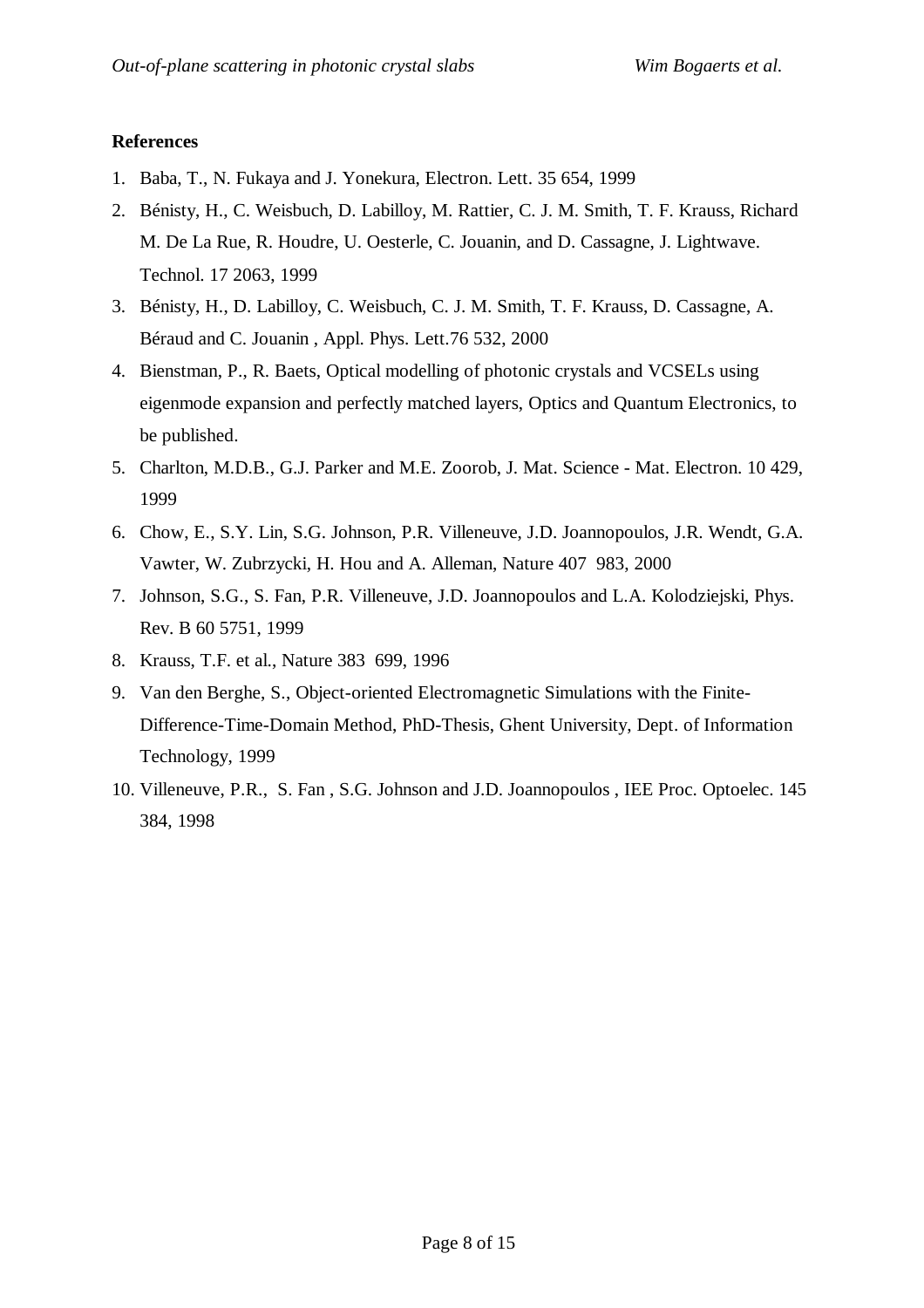### **Figure Captions**

### FIGURE 1:

Geometry of the simulated structure. A symmetric 3 layer slab waveguide periodically intersected with air slots. The structure is invariant in the *x*-direction. The slab waveguide is single mode at a wavelength of  $1.55$ ? m for all values of  $n_{\text{clad}}$ .

### FIGURE 2:

Out-of-plane scattering losses for a single air slot with a width  $d_a=0.28$ ? m. For low ?? the losses increase with the square of ?? (as indicated by the dotted curve), but level out at high index contrasts. The inset shows the reflection and transmission of the guided mode.

### FIGURE 3:

Band structures of the structure in figure 1 for different refractive index contrasts. Only the first half Brillouin zone is drawn here. Photonic bandgaps are indicated with coarse shading. The continuum of radiation modes above the light line is shaded gray. The operating wavelength of 1.55 ? m is also indicated.

### FIGURE 4:

Mode propagation constants at a wavelength of 1.55? m for the structure in figure 1 with increasing refractive index contrast. The 4 cases of figure 3 are marked a through d. Only the first half Brillouin zone is drawn.

#### FIGURE 5:

Reflection, Transmission and out-of-plane scattering loss for the structure of figure 1 as a function of refractive index contrast ? ? . The values are averaged over a structure with 30 to 50 periods to eliminate oscillations related to the finite number of periods. The 4 cases outlined in figure 3 are marked a through d. The oscillations between  $?$  ?=6 and  $?$  ?=10 are a numerical phenomenon related to imperfect absorption of the PML boundary.

#### FIGURE 6:

Out-of-plane scattering losses as a function of number of periods *N*. The 4 cases from figure 3 are plotted along with a moving average. For low contrasts (a), losses are low but increase slowly with each added period. For higher contrasts (b) the losses climb rapidly and reach a maximum after only a small number of periods. Only the reflected power is not lost. As a guided Bloch mode is excited (c) the losses remain constant regardless of the number of periods. When we operate within the bandgap, only a few periods are needed to reflect most of the power back into the waveguide and the losses remain constant with the number of periods.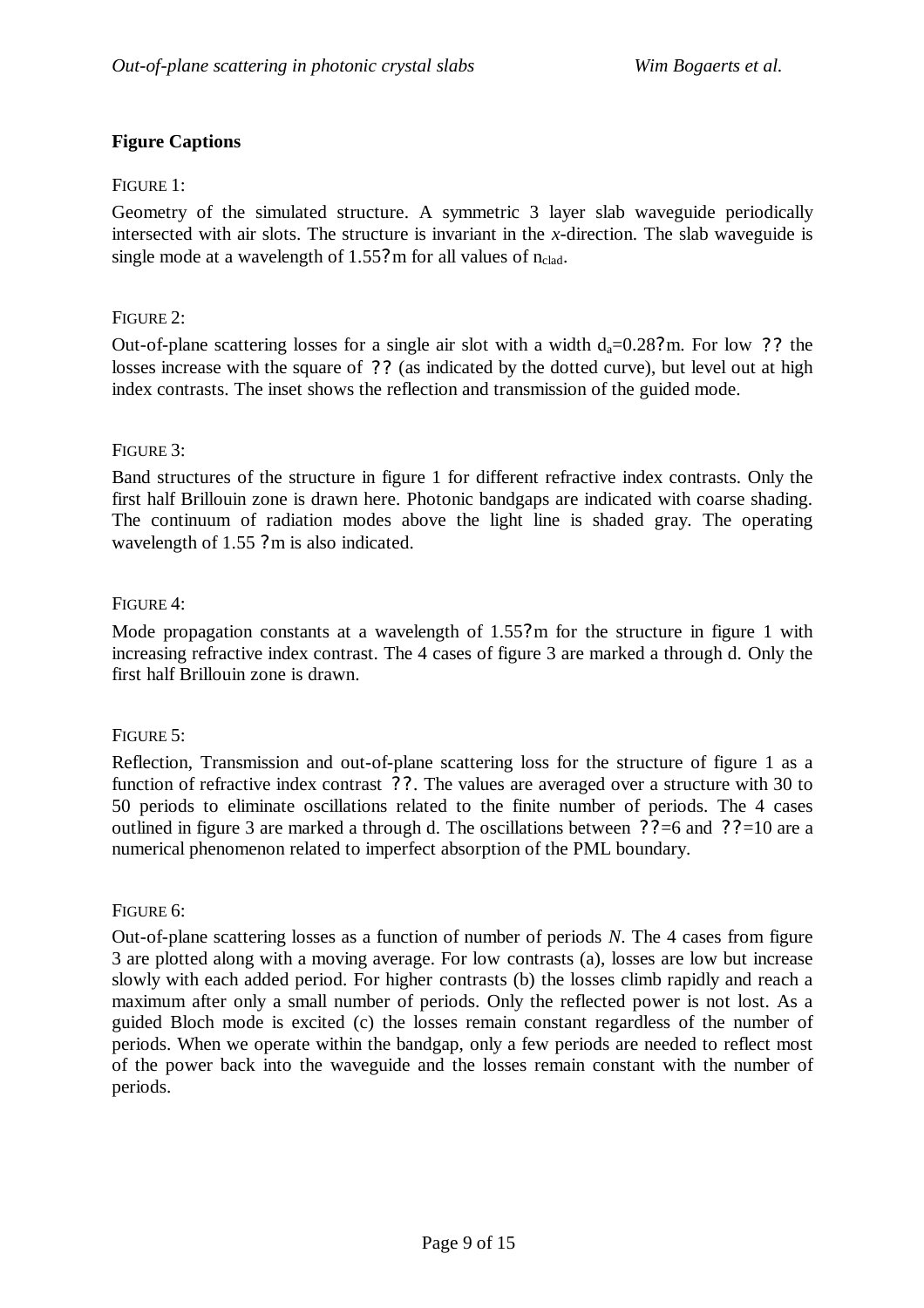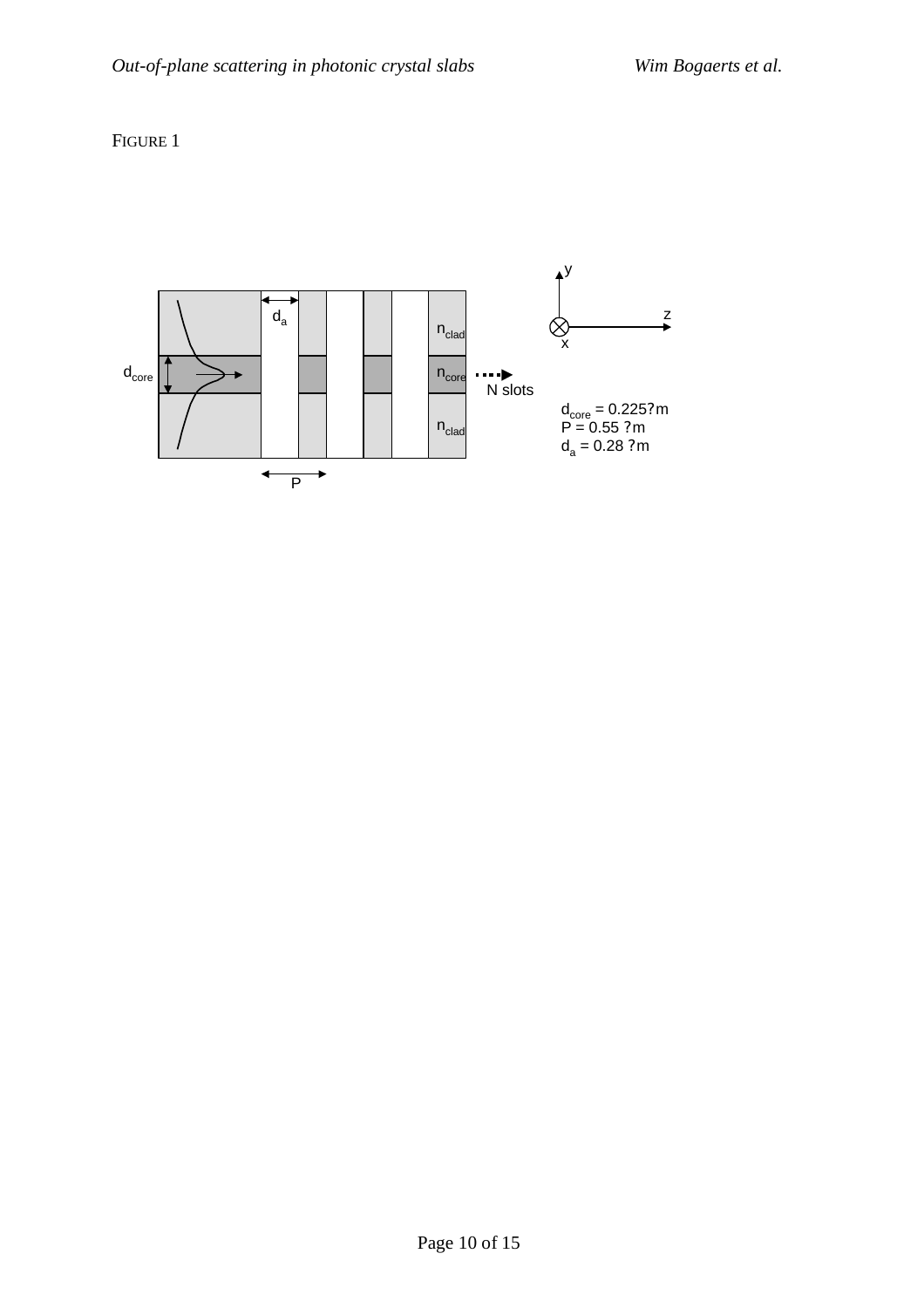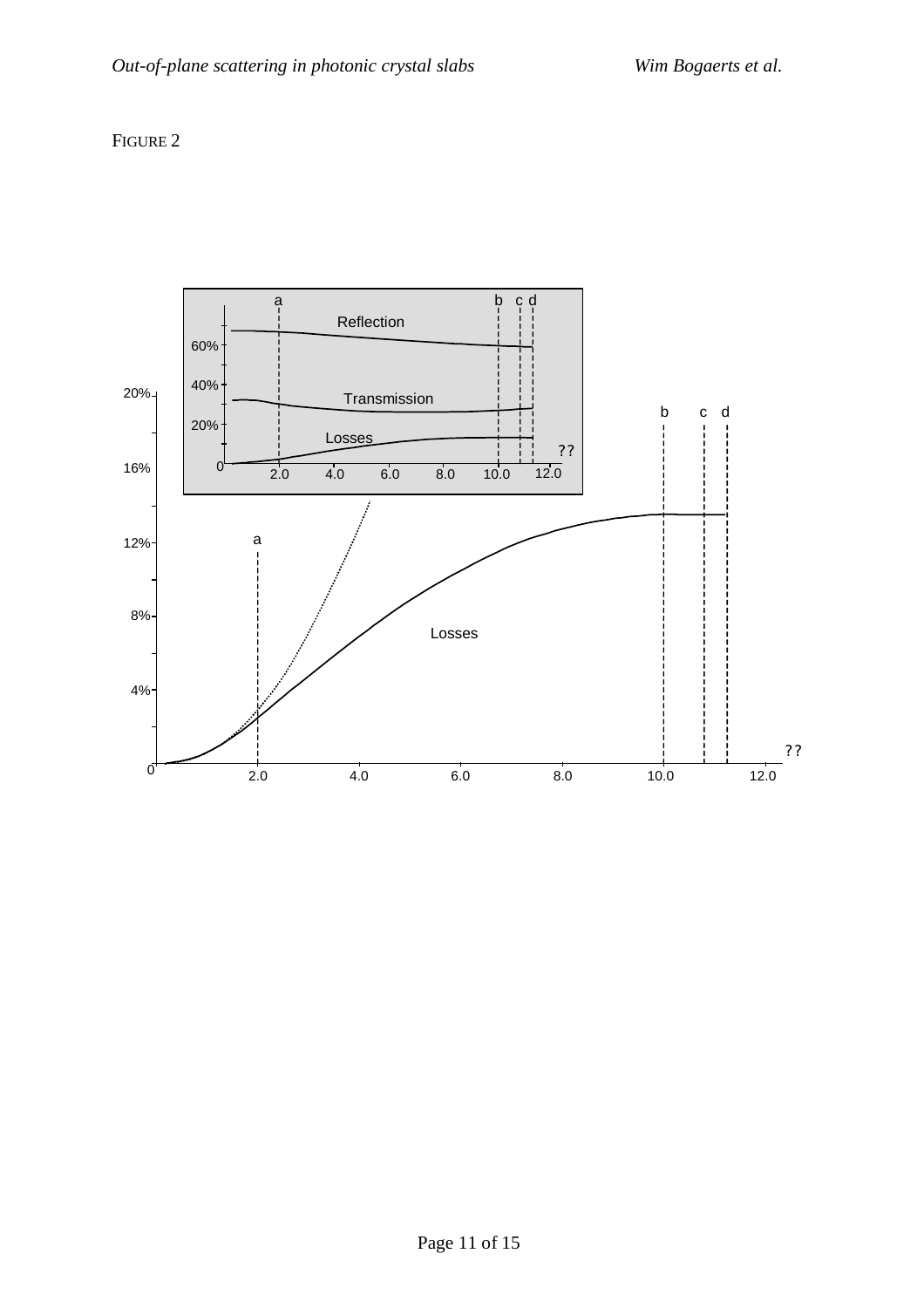

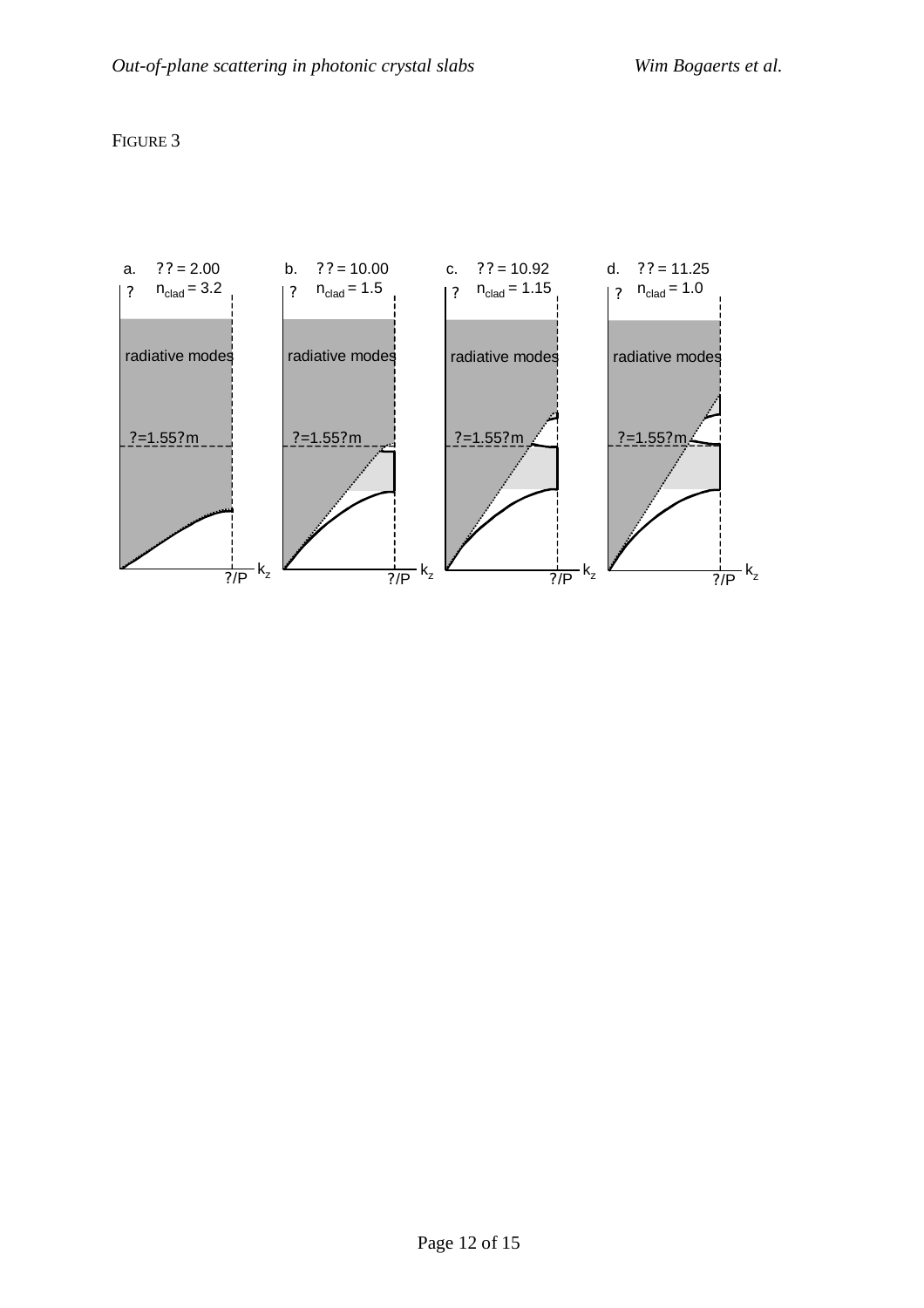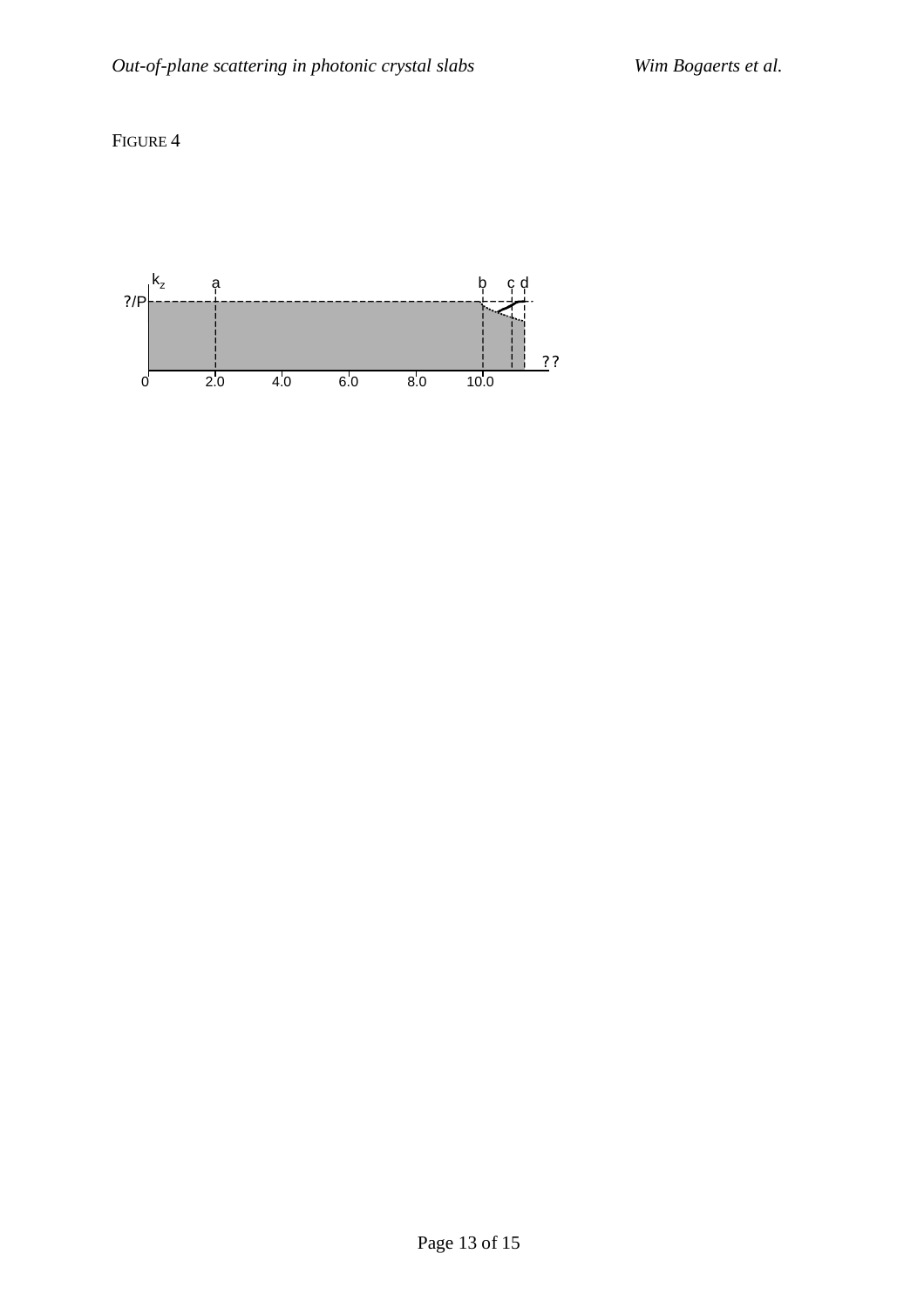